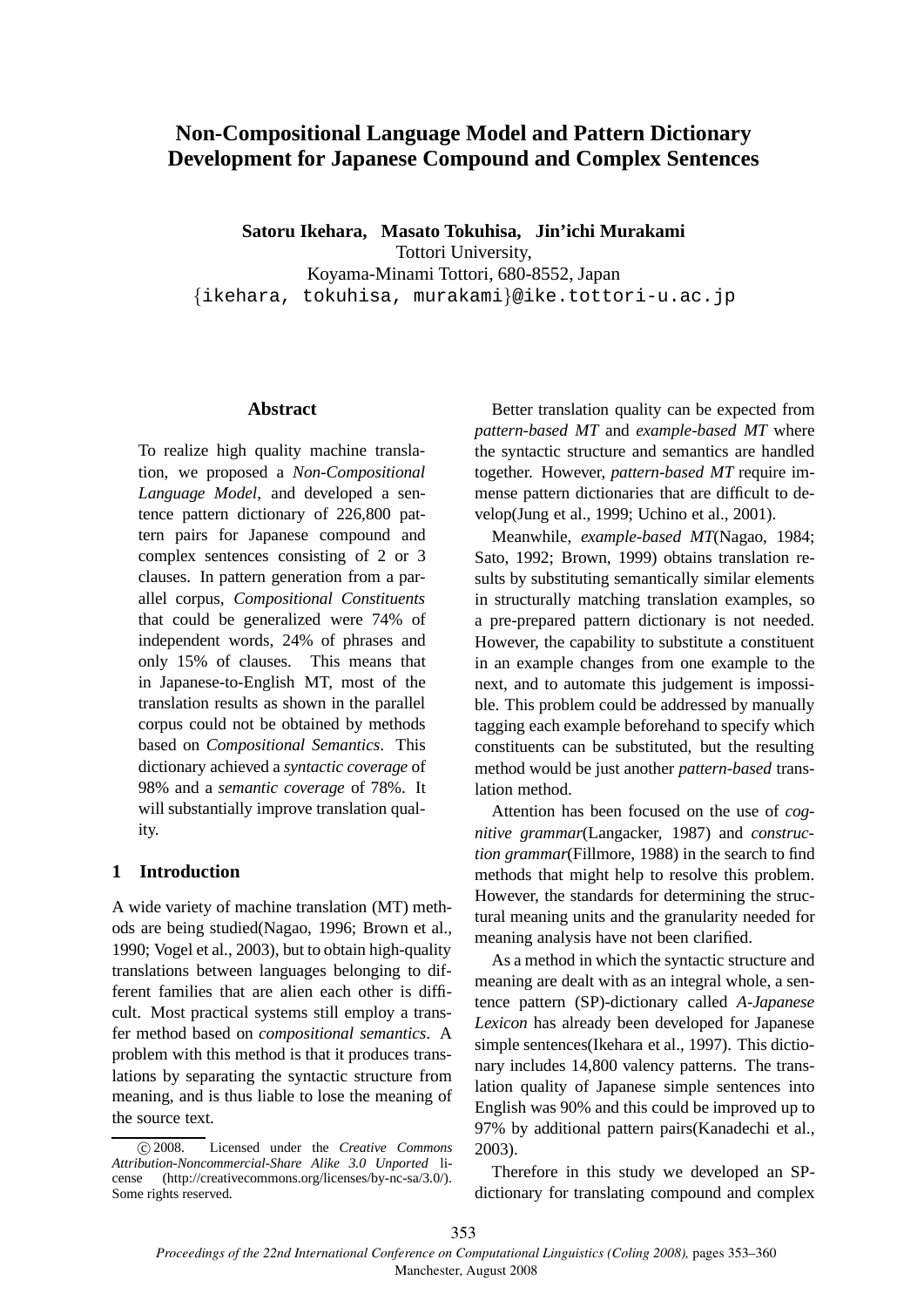sentences. First we proposed a *Non-compositional Language model* (*NL-model*) and a method for creating sentence patterns. Based on these, we built a large scale SP-dictionary from a parallel corpus through the generalization of compositional constituents.

# **2 Language Model**

Conventional MT methods are based on the concept of *compositional semantics*. However, real languages have many expressions to which this concept cannot be applied. Solving this problem requires finding a mechanism acquiring the meaning of entire expressions before their constituents are analyzed.

# **2.1 Expressions and Constituents**

Arita(1987) has pointed out that humans employ a framework of expressions (*semantic structure*) in their mother tongue in the process of conceptualizing objects. In the semantic structure that come to mind during the process when a speaker is forming a concept, two types of constituents to be considered those that cause the overall meaning to be lost when other constituents are substituted for them, and those that do not cause the overall meaning to be lost when an alternative constituent is substituted for them. Based on this idea, we derived the following definitions.

# *Definition 1: Types of constituents:*

A compositional constituent (*C-constituent*) is defined as the constituent for which there are one or more alternative constituents and for which *the meaning of a semantic structure* does not change when this constituent is substituted. Any other constituent is defined as non-compositional constituent (*N-constituent*).

# *Definition 2: Types of expressions:*

A compositional expression (*C-expression*) is defined as an expression that consists entirely of Cconstituents, and a non-compositional expression (*N-expression*) is defined as an expression that has one or more N-constituents.

Before we applying these definitions to actual linguistic expressions, we need to clarify what we mean by "*the meaning of a semantic structure*." This is very important problem for semantic analysis, because the guranularity needed for semantic analysis is determined by the way of the meaning defiition.

In this study, considering applications to

Japanese-to-English MT, the meaning of Japanese semantic structures defined in terms of English semantic structures.<sup>1</sup>

Figure 1 shows an example. The source text is a Japanese expression expressing a relationship between two events: "*directly after some event happened, somebody performed some action*," and this meaning is defined by the English expression. For individual constituents such as "she" and "college," there are domains of substitutable constituents with which they can be substituted without changing the English semantic structure, so these constituents are classified into Cconstituents.

# **2.2 Characteristics of C-constituents**

From the above definitions, we can see that a Cconstituent possesses the following characteristics. From these characteristics, possible guidelines for pattern-forming can be obtained.

- #1: The number and the scope of C-constituents depends on the language used for defining the meanings of expressions.
- #2: C-constituents need to be independent of each other.
- #3: The domain of alternatives for a C-constituent is syntactically and semantically limited.
- #4: Whether a constituent is compositional depends on the way it is articulated.
- #5: C-constituents are defined in relation to the entire expression. Many times these expressions consist of plural words, and some of them are N-expressions.

# **2.3 Non-compositional Language Model**

According to definition 1, any linguistic expression consists of zero or more C-constituents and one or more N-constituents. The scope of these constituents can be arbitrarily selected. Then, we assume that C-constituents are extracted from expressions with a meaningful range (e.g., a word, phrase or clause). The C-constituent extracted in

<sup>&</sup>lt;sup>1</sup>In this way, when the meaning of a linguistic expression is defined in another natural language, semantic ambiguity occurs in the language used in the definition. However, in the case of MT, the meaning of the translation results is understood by a speaker of the target language, so it is not thought to constitute a problem.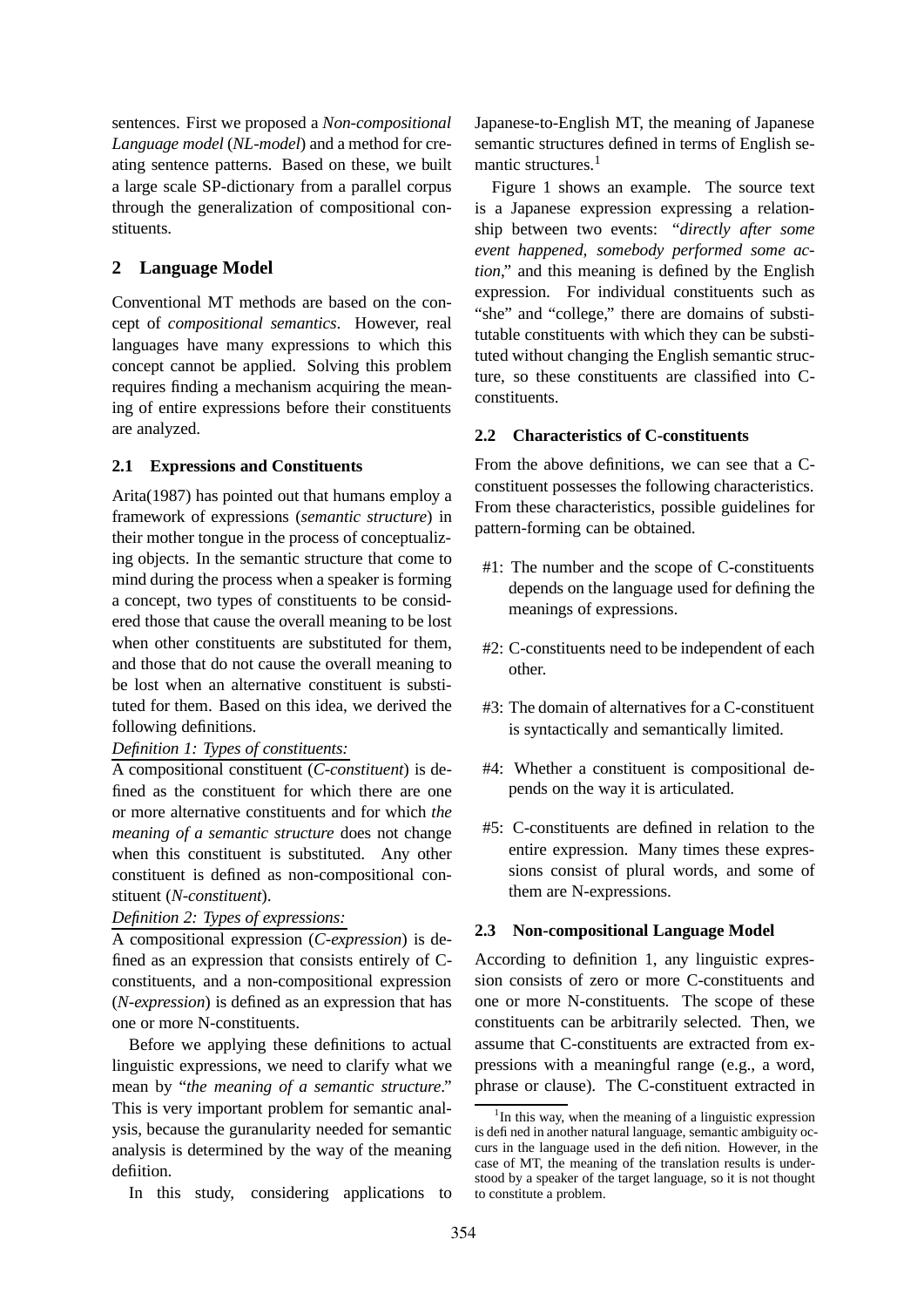

Figure 1: Corresponding Relationships of C-constituents between Japanese and English

this way may itself also be a N-expression according to characteristic #5, so a linguistic expression can generally be expressed with the language model designated as the *NL-model* in Figure 2.

As this figure shows, when C-constituents are repeatedly extracted from an N-expression, the end result is an N-expression that contains no Cconstituent. Although the resulting N-expression may just be a single word, it could also be an idiomatic phrase that has no substitutable constituents. Thus, in *NL-model*, linguistic expressions can finally be articulated into N-constituents and N-expressions.

The difference from conventional *Compositional Language model* (*CL-model*) is in that *NLmodel* does not assumes that all of expressions can be articulated into only C-constituents<sup>2</sup>.

### **3 Pattern Forming**

### **3.1 Principles of Pattern-forming**

Not only words but also meaningful expression units such as phrases and sentences represent concepts, and the semantic structures of these expressions represent higher order concepts(Ikehara, 2003). Then, if we develop a pattern dictionary of semantic structures for expressions, higher order concept can be taken out of each expression by pattern matching.

An important aspect of the *NL-model* is that the N-expressions that appear at each stage of the decomposition are meaningful expression units. In this process, loss of the original meaning can be avoided by using a semantic dictionary for Nexpressions at each stage. For example, if linguistic expressions are classified into sentences, clauses and phrases, and pattern dictionaries are prepared for N-expressions at each of these levels, then this would provide a mechanism for scooping up the meaning of entire sentences.

We think that patterns are a suitable framework for expressing the structure of N-expressions, because:

- (a) N-constituents cannot be replaced by any other constituent, so a literal description is appropriate,
- (b) the order of constituents is not flexible and often fixed.

Therefore, in this study we use a pattern- forming approach for N-expressions.

The Japanese-to-English parallel corpus is a typical example in which the meaning of Japanese expressions is defined by English expressions. Pattern pairs were therefore produced for Nexpressions in the parallel corpus by extracting Cconstituents and generalizing them.

When a parallel corpus is used, the following two types of constituents need to be considered as C-constituents:

- (1) the constituent to which there is a semantically corresponding constituent in the English expression,
- (2) the constituent to which there is no corresponding constituent in English, but deleting

 $2$ Translations by matching larger text unit are used in conventional MT including recent phrase-based SMT. But it is only that they regard phrases as C-constituents. The fact remains that entire expression is regarded as C-expression.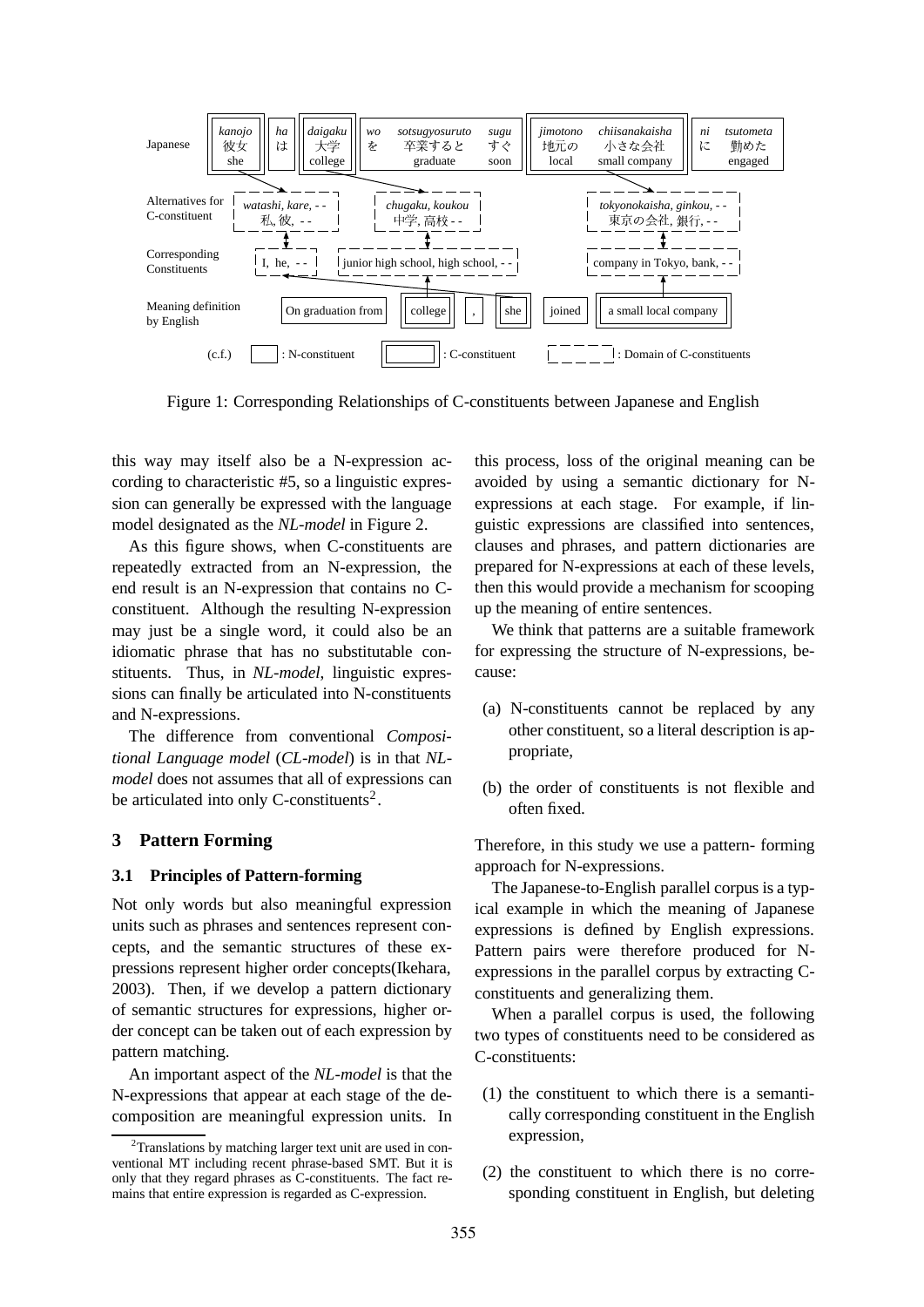

Figure 2: Non-compositional Language Model (*NL-model*)

this constituent from the Japanese expression does not cause any change in the corresponding English expression.

### **3.2 Pattern Description Language**

A pattern description language was designed to achieve the following aims:

- a) patterns can be semi-automatically generated from the result of morphological analysis of a parallel corpus, and
- b) patterns can be defined according to the degree of generalization.

Here, a) is important in that it allows the development of large-scale SP-dictionaries. This condition also means that there is no need for syntactic or semantic analysis when comparing the input text with the SP-dictionary. If these analyses were required, problems would occur due to vagueness of interpretation, and the significance of the pattern method would be halved.

The descriptors used in this language are shown in Table 1. They are divided into four classes: *literals*, *variables*, *functions*, and *symbols*. As a rule, C-constituents are declared using *variables*(independent constituents), *functions*(subordinate constituents), and *symbols*(structural constituents), while N-constituents are declared by using the *literal* of words.

Constituents of a pattern are classified as either essential or optional. An essential constituent is one without which it would be impossible to define a corresponding relationship with the English pattern. An optional constituent is one that allows a corresponding English pattern to be defined even when it is omitted.

Optional constituents are further classified into two types. One type contains constituents that can be omitted from both the English and Japanese expression. The other contains constituents that do not appear in either the English or the Japanese expression, but these constituents can be inserted into those expressions.

### **3.3 Generalization of C-constituents**

### **(1) Generalization by Variables**

According to the characteristics of #3, when generalizing C-constituents by *variables*, the domain of a *variable* needs to be specified by syntactic attributes and semantic attributes. A syntactic attribute is represented by a variable name and a semantic attribute is represented by an argument attached to the variable. Attentions need to be paid to the following points in this generalization.

- (a) A C-constituent may itself be an Nexpression.
- (b) Corresponding English constituents do not necessarily have the same syntactic attributes.

### **(2) Generalization by Functions**

Conjugated forms of words that have been converted into *variables* are specified by *a word form function* when necessary. Also, particles and subordinate words such as auxiliary verbs are specified using *a Tense aspect modality function* when necessary.

#### **(3) Generalization by Symbols**

Fluctuations in expressions are also Cconstituents. These are declared using *symbols*.

*Symbols* are also used to specify omitted subjects and objects when necessary. The optional constituents mentioned in section 3.2(2) are also C-constituents and word order that do not change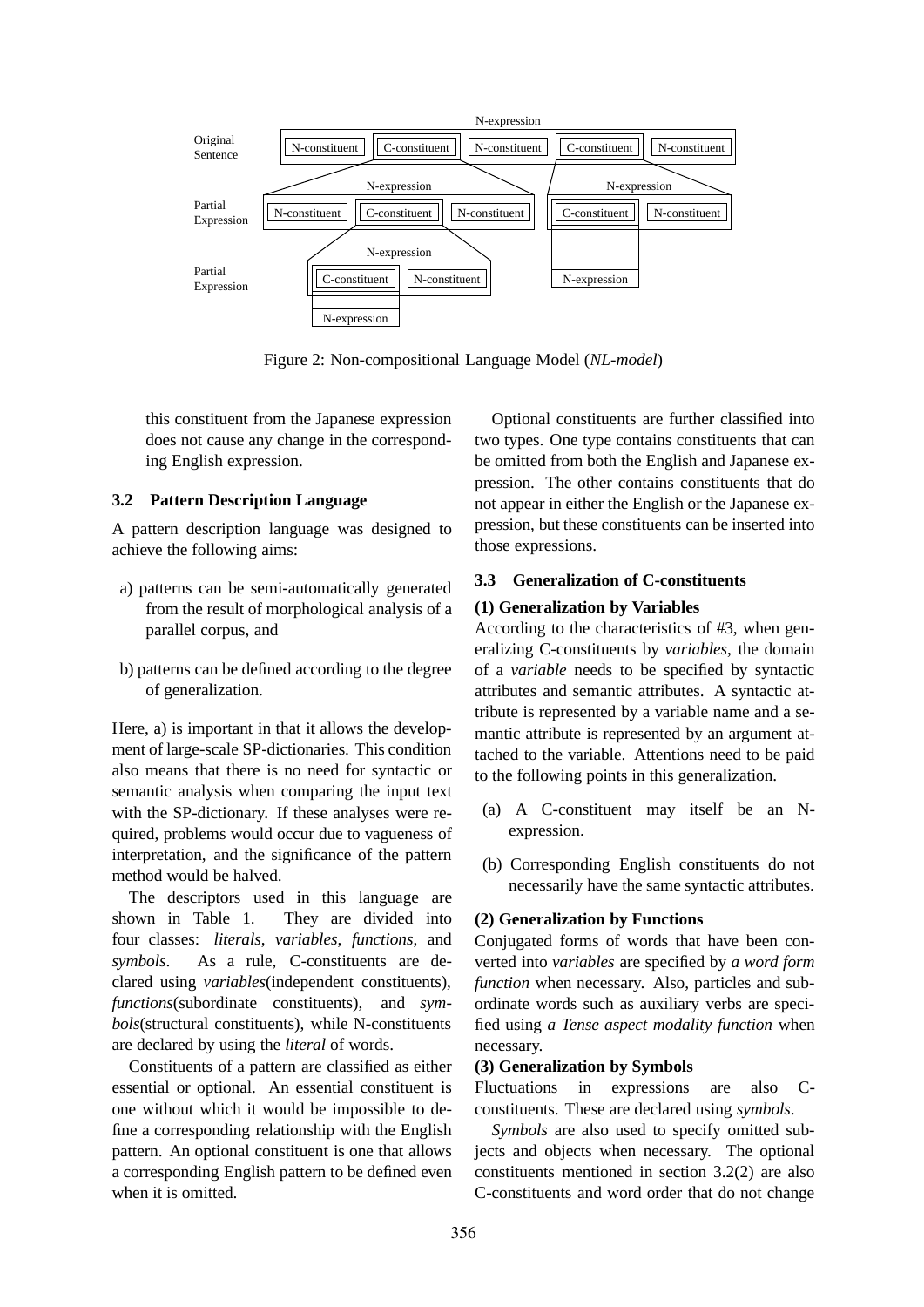| # | Classification | Types (The number of descriptors)                                             |  |  |  |
|---|----------------|-------------------------------------------------------------------------------|--|--|--|
|   | Literal        | Japanese Character, English Character                                         |  |  |  |
|   | Variable(17)   | Word variable(11), Phrase variable(5), Clause variable(1)                     |  |  |  |
|   | Function(151)  | Word form function(33), Tense aspect modality function(56), Part of speech    |  |  |  |
|   |                | transfer function(8), Macro function(20), Group function(9), Extraction func- |  |  |  |
|   |                | $tion(2)$ , <i>Literal function</i> $(2)$ , others                            |  |  |  |
|   | Symbol(10)     | Insertion mark, Optional mark, Permutation mark, Changeable position mark,    |  |  |  |
|   |                | Supplementation mark, Others                                                  |  |  |  |

Table 1: Descriptors of Pattern Description Language

c.f. For futher details, look at pattern pair examples shown in Table 2.

| Word-level SP       |                |                                                                                                                                                                                                                                                                                                                                                                                                                                                                                                                                                                                                                |  |  |  |  |  |  |  |
|---------------------|----------------|----------------------------------------------------------------------------------------------------------------------------------------------------------------------------------------------------------------------------------------------------------------------------------------------------------------------------------------------------------------------------------------------------------------------------------------------------------------------------------------------------------------------------------------------------------------------------------------------------------------|--|--|--|--|--|--|--|
| Example<br>sentence | J              | teikikenwo<br>ukkarishite<br>ieni<br>wasuretekita<br>うっかりして<br>定期券を<br>家に<br>忘れてきた。<br>by mistate<br>season ticket<br>at home<br>left                                                                                                                                                                                                                                                                                                                                                                                                                                                                          |  |  |  |  |  |  |  |
|                     | E              | I was so careless as to leave my season ticket at home.                                                                                                                                                                                                                                                                                                                                                                                                                                                                                                                                                        |  |  |  |  |  |  |  |
| Sentence<br>Pattern | J              | ha<br>te<br>ni<br>wo<br>#1[N1(4)は]/V2(3003)て/N3(932)を/N4(447)に/V5(1809).tekita。                                                                                                                                                                                                                                                                                                                                                                                                                                                                                                                                |  |  |  |  |  |  |  |
|                     | $\mathbf E$    | I was so AJ(V2) as to V5 #1[N1_poss] N3 at N4.                                                                                                                                                                                                                                                                                                                                                                                                                                                                                                                                                                 |  |  |  |  |  |  |  |
|                     | c.f.           | (a) N1, N3, N4: Noun Variables, (b) V2, V5: Verb Variables,<br>(c) (4), (3003): Semantic attribute numbers specifying semantic constratints on a variable,<br>(d) #1[]: Omissible constituents (Optional mark)<br>(e) $\ell$ : constituents that is able to appear in the input sentence ( <i>Insertion mark</i> ),<br>(f) .tekita: Function for specifying a predicate suffix ( <i>Tense aspect modality function</i> ),<br>(g) AJ(V2): Adjective form of the value of verb variable V2 (Part of speech transfer function),<br>(h) N1_poss: Value of N1 transformed into possessive case (Word form function) |  |  |  |  |  |  |  |
|                     |                | Phrase-level SP                                                                                                                                                                                                                                                                                                                                                                                                                                                                                                                                                                                                |  |  |  |  |  |  |  |
| Example<br>sentence | J              | sonoketsuronha ayamattazenteini<br>motoduiteiru<br>nodakara<br>avamaridearu<br>その結論は<br>基づいている<br>のだから<br>誤りである。<br>誤った前提に<br>the conclusion<br>false premise<br>based on<br>because<br>be wrong                                                                                                                                                                                                                                                                                                                                                                                                               |  |  |  |  |  |  |  |
|                     | E              | The conclusion is wrong in that it is based on a false premise.                                                                                                                                                                                                                                                                                                                                                                                                                                                                                                                                                |  |  |  |  |  |  |  |
| Sentence<br>Pattern | J<br>Е<br>c.f. | ha<br>ni<br>nodakara<br>NP1(1022)は/V2(1513).ta/N3(2449)に/V4(9100).teiruのだから/N5(1453).dantei。<br>NP1 is AJ(N5) in that it V4 on AJ(V2) N3.<br>(a) NP1: Noun phrase variable                                                                                                                                                                                                                                                                                                                                                                                                                                     |  |  |  |  |  |  |  |
| Clause-level SP     |                |                                                                                                                                                                                                                                                                                                                                                                                                                                                                                                                                                                                                                |  |  |  |  |  |  |  |
| Example<br>sentence | J              | soreha<br>kiwameteyuudokudearu<br>node<br>atatteha<br>junibunni<br>siyouni<br>極めて有毒である<br>使用に<br>当たっては<br>十二分に<br>それは<br>ので<br>extreamely harmfull<br>fully<br>that<br>because<br>upon<br>use                                                                                                                                                                                                                                                                                                                                                                                                                  |  |  |  |  |  |  |  |
|                     |                | nakutehanaranai<br>chuuisi<br>注意し<br>なくてはならない。<br>pay attention<br>must                                                                                                                                                                                                                                                                                                                                                                                                                                                                                                                                        |  |  |  |  |  |  |  |
|                     | Е              | It is significantly toxic so that great caution must be taken with its use.                                                                                                                                                                                                                                                                                                                                                                                                                                                                                                                                    |  |  |  |  |  |  |  |
| Sentence<br>Pattern | J<br>E         | node<br>niatatteha<br>CL1(2492).tearuので、N2(2005)に当たっては/VP3(3901).gimu。<br>so+that(CL1, VP3.must.passive with subj(CL1)_poss N2)                                                                                                                                                                                                                                                                                                                                                                                                                                                                                |  |  |  |  |  |  |  |
|                     | c.f.           | (a) CL1: Clause variable,                                                                                                                                                                                                                                                                                                                                                                                                                                                                                                                                                                                      |  |  |  |  |  |  |  |
|                     |                | (b) so+that(, ): Macro function that generates a "so that" sentence structure,<br>(c) subj(CL): An <i>extraction function</i> that extracts the subject from the value of a clause variable                                                                                                                                                                                                                                                                                                                                                                                                                    |  |  |  |  |  |  |  |

Table 2: Examples of Generated SPs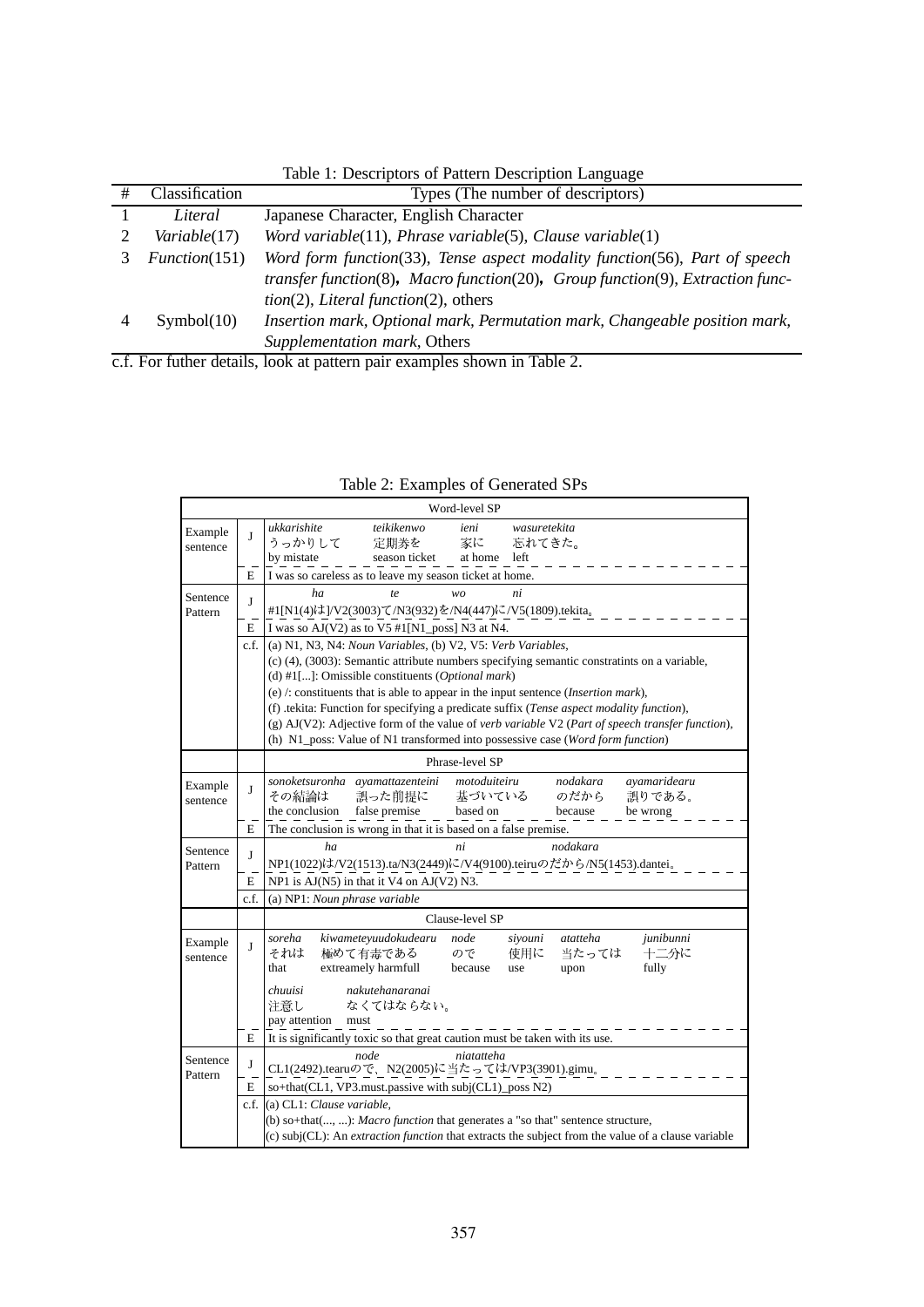the entire meaning are also considered as structural C-constituents, and are declared with a *symbol*.

**(4) Higher-level Generalization**

Fine-grained generalization is performed by, for example, using *equal-value group functions* and *corresponding group functions* whereby multiple functions are grouped together, or by using *literal functions* to apply fine constraints to the domains of *variables*. The declaration of English patterns is also simplified by using *macro functions* to synthesize a wide variety of English constructions such as *so-that* constructions.

# **4 Development of SP-dictionary**

# **(1) Pattern Generation Process**

A parallel corpus for basic compound and complex sentences with two or three clauses was prepared, and this corpus was generalized to produce a SPdictionary as follows.

Step 1: Creation of parallel corpus:

A parallel corpus consisting of 1 million sentence pairs was created from about 30 types of documents.

Step 2: Extraction of translation examples:

From the results of morphological analysis of this corpus, we extracted 150,000 target example sentences. Analytical errors were corrected manually. Step 3: Pattern generation:

Using resources such as Japanese-English word dictionaries, semantically corresponding relationships were found and converted into *variables*, *functions*, and *symbols* in the following three steps:

- (a) *Word-level* generalization: Compositional independent words are converted into *word variables*.
- (b) *Phrase-level* generalization: Compositional phrases are converted into
- (c) *Clause-level* generalization:

*phrase variables*.

Compositional clauses are converted into *clause variables*.

For C-constituents that can be automatically recognized, the generalization is performed automatically, while cases that cannot be judged automatically are entrusted to a language analyst. Example of patterns produced in this way are shown in Table  $\mathcal{D}$ 

# **(2) Number of Generated Patterns**

Table 3 shows the number of different patterns in

Table 3: Number of Generated SPs

| Type       | Word    | Phrase | Clause | Total   |
|------------|---------|--------|--------|---------|
| of SPs     | Level   | Level  | Level  |         |
| Compound   | 61.171  | 39.243 | 18.173 | 118.587 |
| Complex    | 48.123  | 32,049 | 5.778  | 85,950  |
| Mixed Type | 12.510  | 8,146  | 1,524  | 22,280  |
| Total      | 121.904 | 79.438 | 25,475 | 226,817 |

|--|

| Table +. INatio of C-constituciits |              |           |               |  |  |  |  |  |  |
|------------------------------------|--------------|-----------|---------------|--|--|--|--|--|--|
| Constitu-                          | No. of       | No. of    | Ratio of      |  |  |  |  |  |  |
| ents                               | constituents | variables | C-constituent |  |  |  |  |  |  |
| Words <sup>*</sup>                 | 734.528      | 542,925   | 73.9 %        |  |  |  |  |  |  |
| Phrases                            | 463,636      | 111,359   | 24.0 %        |  |  |  |  |  |  |
| Clauses                            | 267,601      | 39.718    | 14.8%         |  |  |  |  |  |  |
| ste.                               | $\sim$       |           |               |  |  |  |  |  |  |

\* : Independent words such as nouns and verbs.

the resulting SP-dictionary. The number of patterns was largest for *word-level* patterns, followed by *phrase-level* and *clause-level* patterns. The number of patterns created at the *clause level* was particularly small.

# **(3) Ratio of C-constituents**

Table 4 shows the number of constituents converted into *variables* at each level of generalization. The ratio of generalized C-constituents was 74% at the *word level* and 24% at the *phrase level*, but just 15% at the *clause level*. This means that most of the clauses in the parallel corpus are Nconstituents, which are impossible to generalize.

Acoodingly a semantically suitable translation as found in a parallel corpus cannot be obtained when N-constituents are extracted, translated, and incorporated into an original sentence.

# **5 Coverage of SP-dictionary**

In the Pattern method based on NL-model, it is very important to know whether a pattern dictionary that cover most of the semantic structures can be developed.

# **(1) Experimental Conditions**

We produced a program (pattern parser) to compare input sentences against the SP-dictionary, and used it for evaluations.

Ten thousand sentences that we randomly selected from the example sentences were used for creating the patterns and used in experiments. Since the input sentences will always match the patterns from which they were created, experiments were conducted in the manner of *crossvalidation*.

Normally more than one pattern matches to an input sentence, and not all of them are necessarily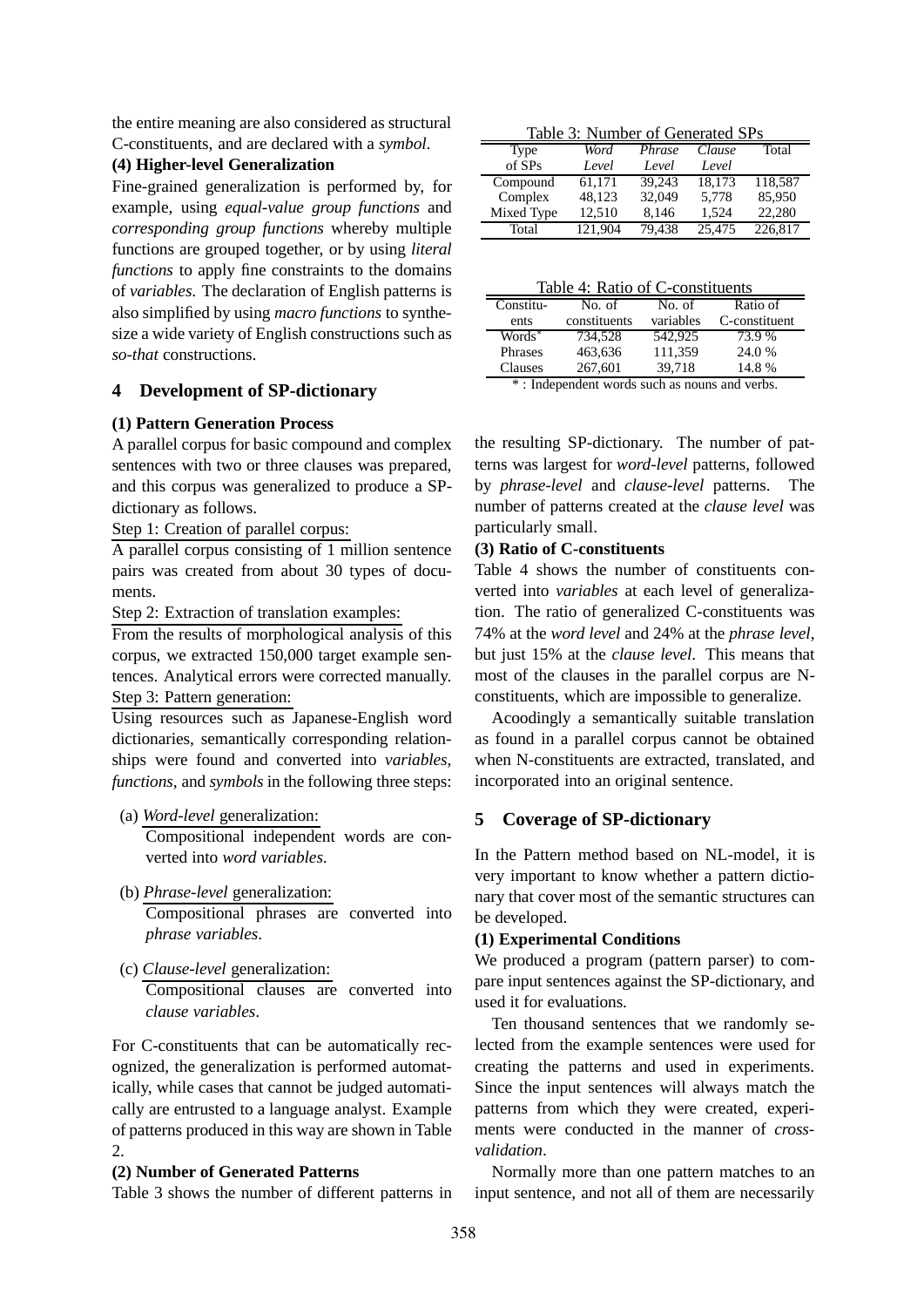

Figure 3: Saturation of Syntactic Coverage

correct in semantics. Therefore, the coverage was evaluated according to the following two parameters:

- **Syntactic coverage:** The ratio of input sentences that are matched to at least one pattern.
- **Semantic coverage:** The ratio of input sentences for which there is one or more semantically correct pattern.

#### **(2) Saturation of Syntactic Coverage**

Figure 3 shows the relationship between the number of patterns and the *syntactic coverage* at the *word*, *phrase*, and *clause levels*. As the number of patterns increases, *syntactic coverage* saturates rapidly.

In the case of simple sentences, it was reported that the number of valency patterns required to cover all of them more or less completely was estimated to be 25 thousands(Shirai et al., 1995).

When the patterns are rearranged in order of their frequency of matching, the saturation speed in Figure 3 becomes about five times faster. Then, we would expect the number of required patterns for compound and complex sentences to be somewhere in the tens of thousands or thereabouts as is the case of simple sentences.

#### **(3) Evaluation of Coverage**

Figure 4 shows the results of our evaluation of the coverage of the SP-dictionary. The results show that the whole dictionary covered almost all input sentences. However, many cases of matches to semantically inappropriate patterns occurred, and the *semantic coverage* decreased to 78% when these were eliminated.

### **(4) Semantic Coverage**

The applicable range of the patterns is *level* smaller in the order of *word*, *phrase* and *clause level*. Accordingly, for an input sentence that matches pat-



Figure 4: Syntactic and Semantic Coverage



Figure 5: *Semantic Coverage* by 3 Level Patterns

terns on multiple levels, to select and use the most semantically appropriate pattern based on this sequence is probably preferable.

Figure 5 shows the ratio of patterns that are used when they are selected based on this sequence. As this figure shows, overall *semantic coverage* is considered to be high enough for practical use. The achievement of such a large-scale SP-dictionary is unprecedented in the world.

### **6 Summary**

We proposed a *NL-model* and a pattern forming method based on the model. We also developed an SP-dictionary of basic Japanese compounds and complex sentences that contains 227,000 pattern pairs.

The important aspects of NL-model is in that this model provides the standards for determining the structural meaning units and granularity needed for meaning analysis.

According to our evaluation, the ratios of Cconstituents that could be generalized by variables were 74% for independent words and 24% for